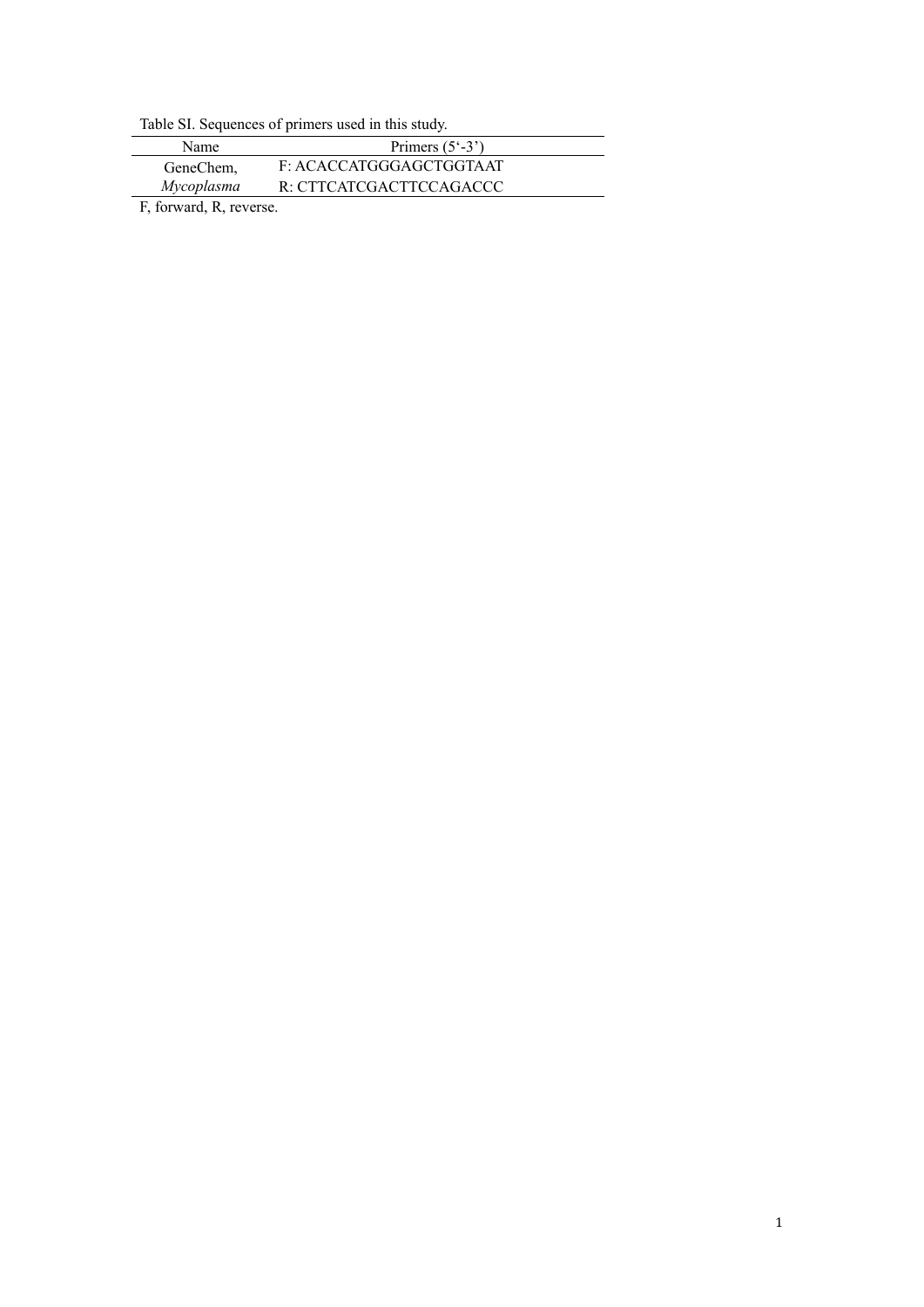Table SII. Oligonucleotide sequences for shRNA.

| Target gene      | Code    | Sequence                     |
|------------------|---------|------------------------------|
| PNO <sub>1</sub> | 14767   | <b>GATACACACCATTGAAAGAAA</b> |
|                  | 14768   | <b>GCTGAACAATTTCAGTCATTT</b> |
|                  | 14769   | <b>GCAATATTCGAGCTGTGGCTA</b> |
| Control          | sh-Ctrl | <b>TTCTCCGAACGTGTCACGT</b>   |

Lentiviruses encoding shRNA targeting PNO1 and control shRNA were designed, synthesized and packaged by Shanghai GeneChem Co., Ltd. All oligonucleotides were double-stranded. In the case of shRNAs, only the 5'-3' strand is shown. sh-, short hairpin.